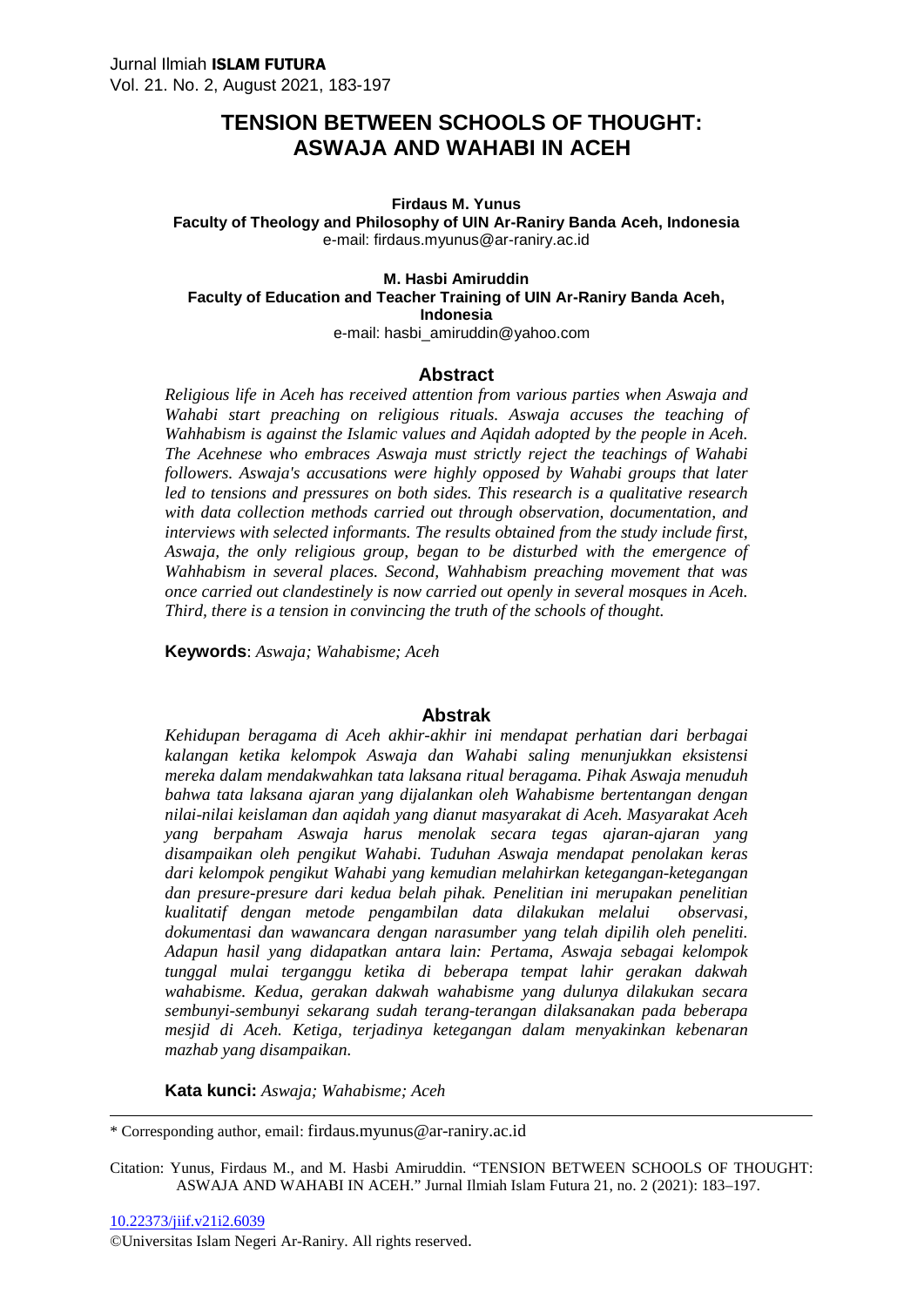### **مستخلص**

تلقت في هذه الأواخر الحياة الدينية في أتشيه اهتمامًا بالغاً من مجموعات مختلفة عندما أظهرت مجموعات أهل السنة والجماعة و الوهابية وجودها بعضها بعضا في الدعوة إلى أنشطتهم الدينية. يزعم أهل السنة والجماعة أن الأنشطة الدينية التي نفذهما الوهابية تتعارض مع القيم الإسلامية والعقيدة التي يتبناها الناس في أتشيه. يجب على سكان أتشيه الذين ينضمون بمجموعات أهل السنة والجماعة أن يرفضوا التعاليم التي نقلها الوهابيون. وقد رفضت الجماعة الوهابية إصّام أهل السنة والجماعة، ولذلك أدى إلى حدوث توترات وضغوط من كلا الجانبين. هذا البحث بحث نوعي مع طريقة جمع البيانات من خلال الملاحظة والتوثيق والمقابلات مع أشخاص مرجعيين الذين تم اختيارهم من قبل الباحث. ومن النتائج التي تم الحصول عليها ما يلي: أولا،ً بدأت أهل السنة والجماعة كمجموعة وحيدة في الانزعاج عندما ظهرت الحركة الوهابية في عدة أماكن. ثانيًا، تنفيذ الدعوة الوهابية علانية في العديد من المساجد في أتشيه التي كانت تنفذ في السابق سرًا.<br>ثالثًا، وجود توتر في إقناع حقيقة المذهب التي يتم نقلها كل الجانبين. **الكلمات الرئيسيّة:** أهل السنة والجماعة; الوهابية; أتشيه

# **A. INTRODUCTION**

In the history of Aceh, Acehnese was well known for being religiously devout Muslim, their observance to Islam could be observed through their perseverance in performing religious rituals and making Islam as an inseparable foundation of their life.<sup>1</sup> When Islam becomes the foundation of life, the religious system also becomes their entire day-to-day practices.

As narrated in the history, when Islam came to Aceh, the ideology that was defended and fought for by the people was an Islamic ideology.<sup>2</sup> Various other ideologies that previously existed, such as Hindu ideology, were rejected by the strong Islamic ideology adopted by the community. In defending the belief from the colonialism, all Acehnese people resisted by waging war through the spirit of a *sabil* (holy) war <sup>3</sup> againts Ducth the *kaphe* (infidel). At that time, in Acehnese thinking tradition, Dutch the *Kaphe* had to be fought not

<sup>1</sup> Amirul Hadi, *Aceh Sejarah, Budaya, Dan Tradisi* (Jakarta: Yayasan Obor Indonesia, 2010), 248. <sup>2</sup> Amirul Hadi, *Menggali Makna Jihad Bagi Masyarakat Aceh: Studi Hikayat Prang Sabi*, ed. R. Michael Feener, Patrick Daly, and Anthony Reid (Denpasar: Pustaka Larasan, 2011), 188 Memetakan Masa Lalu Aceh; Firdaus, "Peran Organisasi Teungku Dayah Dalam Pelaksanaan Syariat Islam Di Aceh" (Program Studi S3 Aqidah Dan Filsafat Islam Pascasarjana UIN Sumatera Utara, 2017), 336.

<sup>&</sup>lt;sup>3</sup> T. Ibrahim Alfian, *Perang Kolonial Belanda Di Aceh* (Banda Aceh: Pusat Dokumentasi dan Informasi Aceh, 1997), 36; Anita Iskandariata, *Makna Hikayat Prang Sabil Di Aceh* (Banda Aceh: Ar-Raniry Press In collaboration with AK. Group Yogyakarta, 2007), 4–5.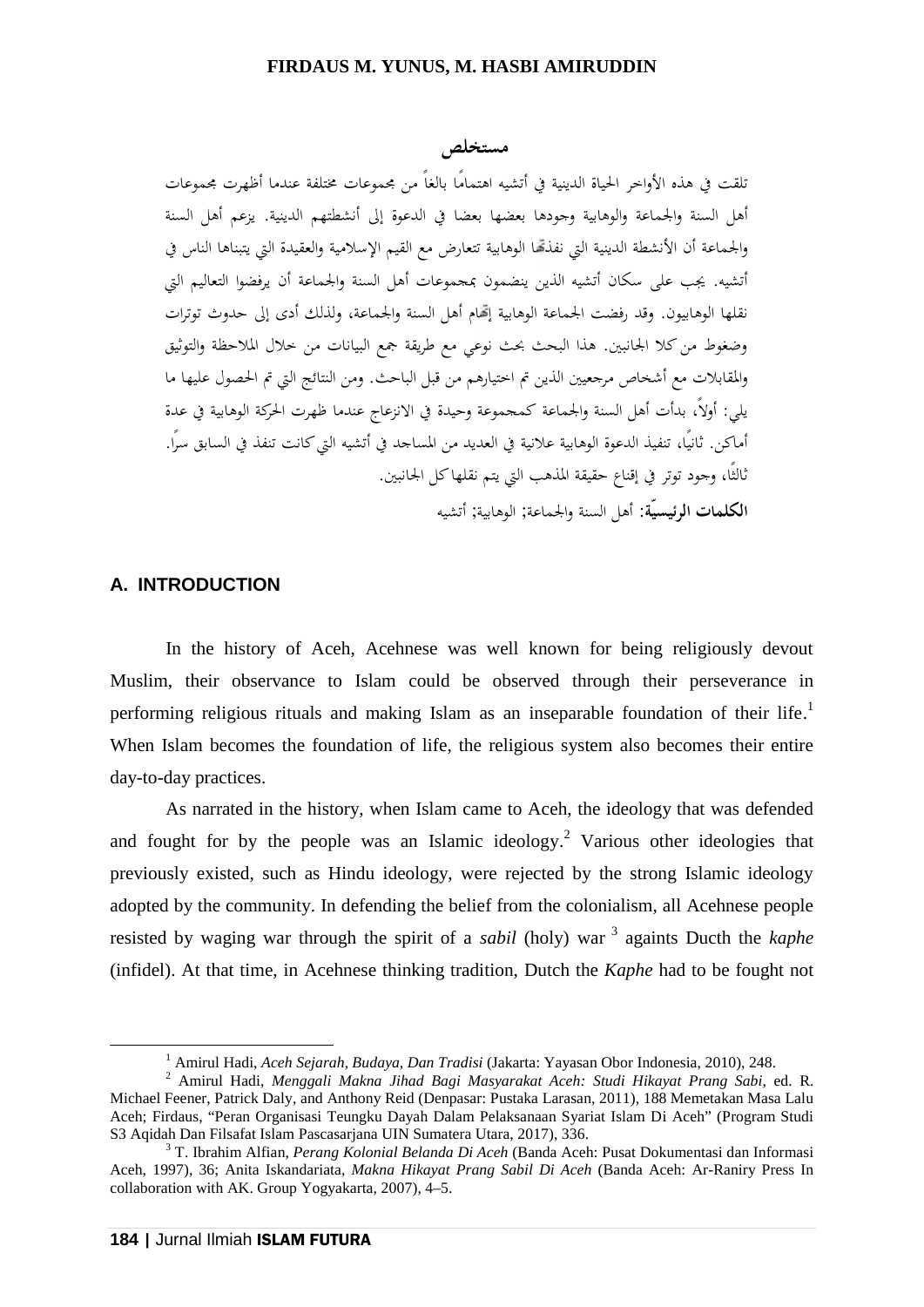only because they had destroyed the Islamic ideology, but also disturbed the social and religious life of people in Aceh.<sup>4</sup>

The *kaphe'*s concept has expanded in terms of meaning into whoever helps enemies of Islam, they can be categorized as *kaphe*.<sup>5</sup> This viewpoint later leads to the emergence of a social revolution in Aceh.<sup>6</sup> Recently, the *Kaphe* concept reappears when certain groups try to force certain religious practices according to the wishes of their groups and ignored the existed religious practices adopted by most of the community. Such phenomena then caused false claims aimed at the people and other groups. As a result, it has created tensions among the community, especially in performing religious rituals. Currently, the tension often arises from group who call themselves the *Aswaja* (*ahlul sunnah wal jamaah*) with the Wahhabi. The tension is no longer limited to the argument, but already at the level of seizing the podium and the expulsion of the cleric and worshipers during the teachings and recitations.

However, there is an interesting fact from a series of *Aswaja*'s rejections and expulsions against Wahhabism. It is not due to their strict implementation of Muhammad bin Abdul Wahab's teachings, but more to the differences in understanding meanings from several *dalil* (argument) from *nash* (Qur'an and Hadith) or some opinions in the book written by previous Muslims scholars.

In the community, strict differences between the *Aswaja* and *Wahabi* have broadened into several other aspects. Previously, it was only related to the number of rak'ah in taraweeh prayers, and several other practices such as visiting graves, reciting Qur'an at the grave, *samadiyah* (visiting and praying at the family of the dead) and *tahlil* (sending prayers/zikr) for the dead and the *Maulid* of the Prophet (Prophet's birthday celebration). Whereas now it has escalated to the issue of forehead and clothing style.

Despite a systematic pressure from *Aswaja* to the government to act decisively and disperse all *Wahabi* activities due to its differences with the teachings of Islam in Aceh, the conflicts of understanding between Aswaja and Wahabi has not yet led MPU to issue a *fatwa* (legal pronouncement in Islam) on whether a Wahabi doctrine in Aceh is heretical.

The *Aswaja's* claim on the Wahabi doctrine has not dampened parents' interest in sending their children to study in the Middle East. The Middle East is known for the birthplace and the development center of Wahabi teachings, instead, many parents expect

<sup>4</sup> E. Gobee and Adriaanse, *Nasihat-Nasihat C.S Hurgronje Semasa Kepegawaiannya Kepada*

<sup>&</sup>lt;sup>5</sup> C.Snouck Hugronje, *The Acehnese, Vol. I, Terj A.W.S. O'Sullivan* ((Leiden: E.J. Brill, 1906), 177.<br><sup>6</sup> Nazaruddin Sjamsuddin, *Pemberontakan Kaum Republik Kasus Darus Islam Aceh* (Jakarta: Grafiti,

<sup>1990), 26</sup>–27.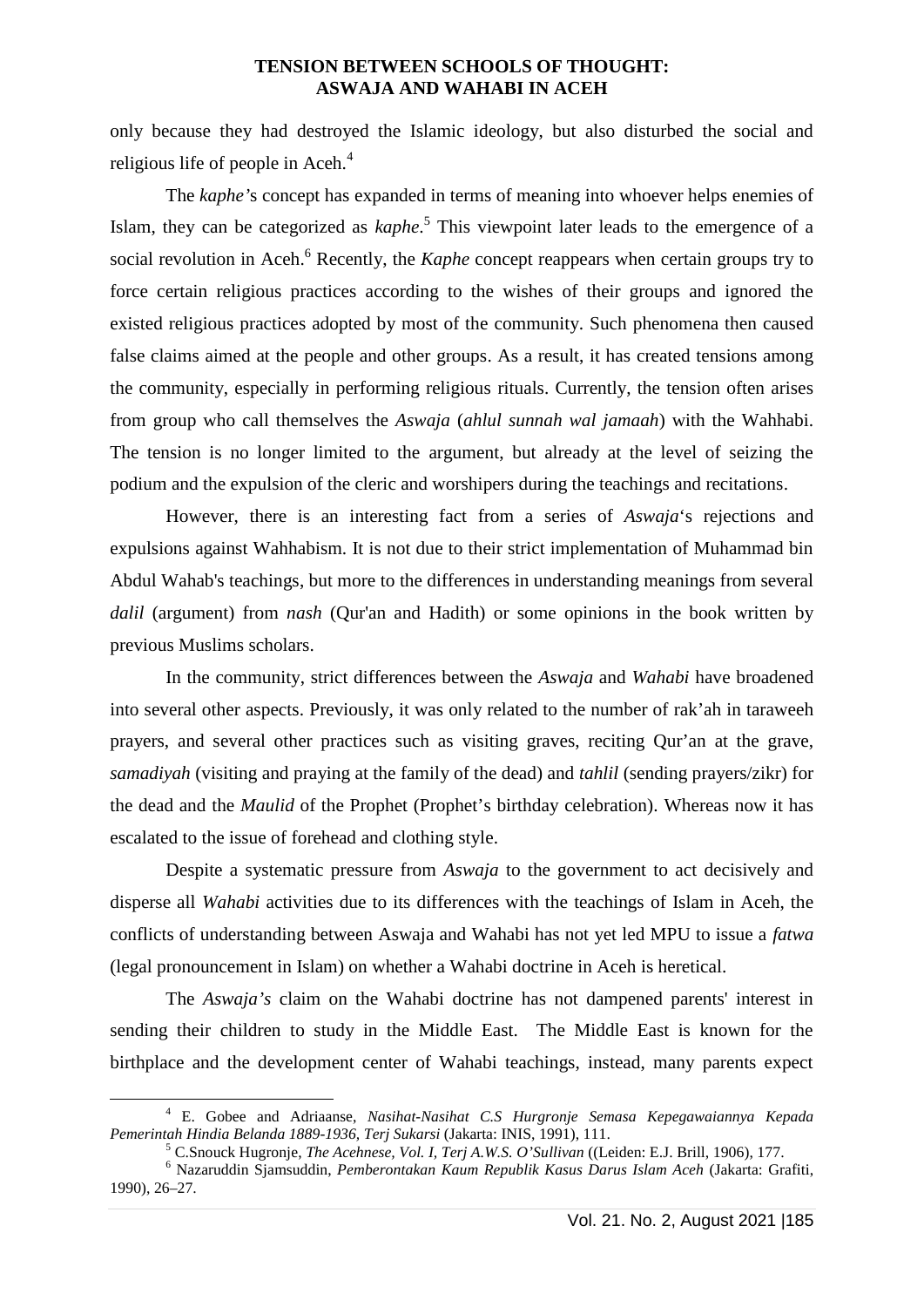their children to be accepted at Al-Azhar University, Cairo, Egypt, Universities in Medina, or other reputable universities in the Middle East.

Based on those problems, the researchers consider that this research is important to be conducted to find out the reality in the society so that the community, government and religious leaders know the potentials of the two understandings.

This research is qualitative. In qualitative research, the findings are not necessarily obtained through mathematical logic, numerical principles or statistical methods.<sup>7</sup> Qualitative methods can be used to uncover and understand something behind phenomena that have not been known before.<sup>8</sup> Therefore, this qualitative method is expected to describe and analyze the conflict between *Aswaja* and *Wahabis* in Aceh.

As a field study, researchers interviewed several informants in several cities. The chosen cities were Banda Aceh, Bireun, Langsa, Meulaboh, and Tapaktuan. The choice of location was based on several logical considerations, one of which was regional representation. For example, Banda Aceh, as the capital of the province, is central to the development of knowledge, schools of thought, and the economy of society. Bireuen is currently considered the center and the largest growth of traditional Islamic boarding schools in Aceh, graduates from these schools are now mostly *teungku imuem* (an Imam), *teungku semeubut* (religion teachers) in villages, through their services the community can easily understand the existence of *mazhab* (schools of thought) that are progressing in Aceh.

The city of Langsa is a city that strictly implements Islamic law while its people are more heterogeneous because it is geographically close to the North Sumatra. This geographic factor was a reason of choosing this area and aiming find out their perceptions of *Aswaja* and *Wahabis* which have increasingly established their influence in the community. Whereas Meulaboh as the capital city of West Aceh, has declared itself as a city of *tauhid* (monotheism) *tasauf* (Sufism). And that factors also become consideration for researchers to choose the location to trace the existence of religious doctrine that are now loved by many young people. While Tapaktuan as the capital of South Aceh regency, for researchers, their thoughts about religious schools in society must be known, because a majority of the population are followers of *rateb siribe (*a traditional dhizkr*).* And *rateb siribe* is popular in Aceh. The choice of locations above is expected to enrich the information in the research report.

<sup>7</sup> Deddy Mulyana, *Metodologi Penelitian Kualitatif Paradigma Baru Ilmu Komunikasi Dan Ilmu Sosial*

<sup>&</sup>lt;sup>3</sup> Anselm Strauss and Juliet Corbin, *Anselm Strauss & Juliet Corbin, Dasar-Dasar Penelitian Kualitatif, Terj. Muhammad Shodiq and Imam Muttaqien* (Yogyakarta: Pustaka Pelajar, 2003), 5.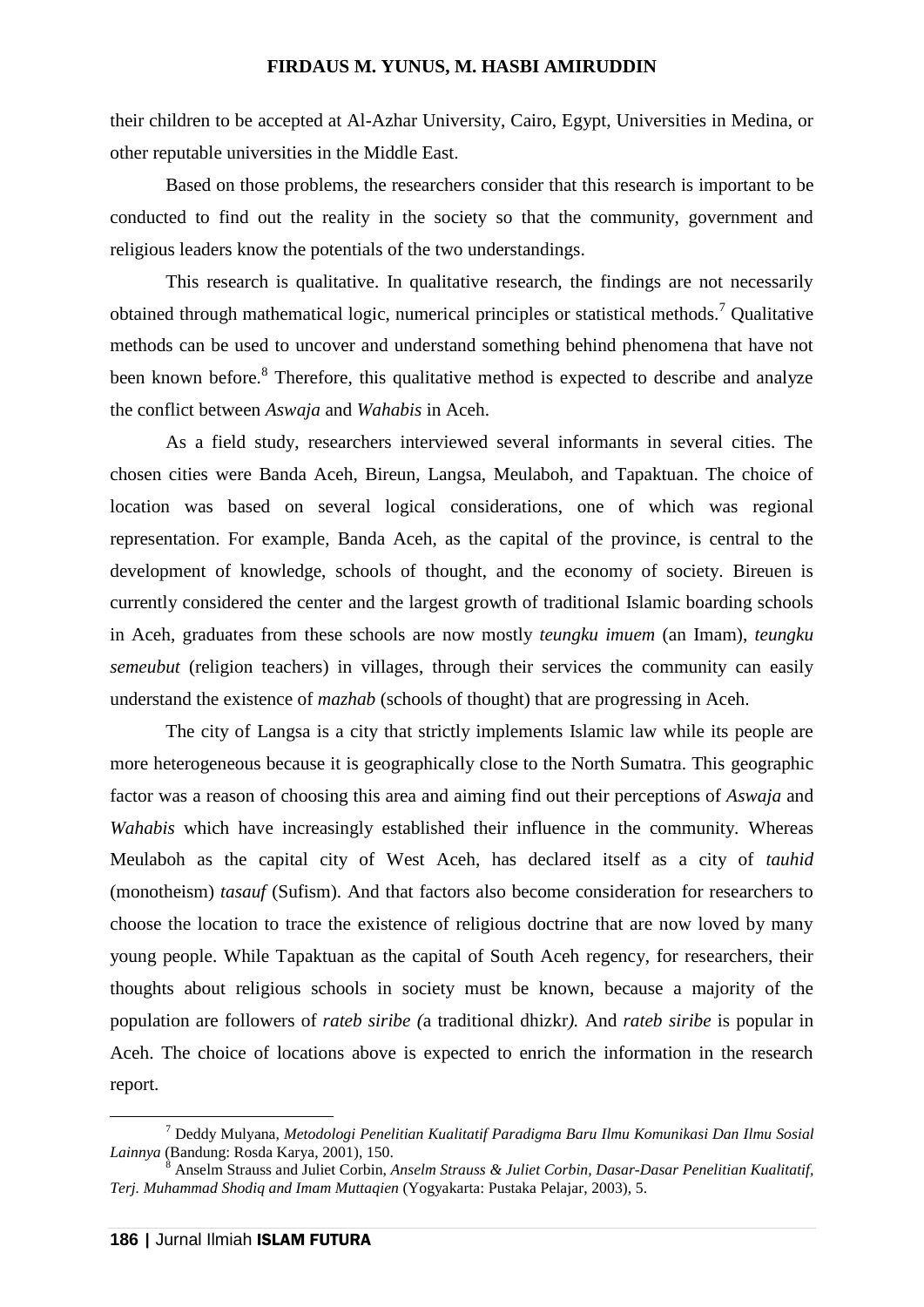In this study, data collection techniques were carried out through three stages; observation, in-depth interviews, and documentation.<sup>9</sup> The data were analyzed through three stages. First, analysis of primary data which is an analysis that considers information obtained through interviews with predetermined informants. Second*,* secondary data analysis which is analyzing data obtained from books, journals and research results related to the topic of discussion. Third*,* meta analysis, which is analyzing data that has been collected from several previous studies. In this study the three types of analysis were used according to the data obtained.

### **B. DISCUSSION**

### **1. Understanding the Aswaja and Wahhabism**

Explaining the features of Aswaja and Wahhabism is not an easy matter because both of these *mazhab* have a long history among Muslims. For a clearer understanding of the two schools, it will be explained as follows.

### *a. Aswaja*

The term *Aswaja* has always been popular among Muslims. According to Harun Nasution, the term *ahli sunnah* and *jama'ah* was coined as a reaction to the *Mu'tazilah* tenet.<sup>10</sup> This term also sometimes refers to the existence of groups in the *kalam* sects, such as the Khawarij, Jabariah, Murji'ah and Shia and the Imams of *madzhab* (Imam Abu Hanifah, Imam Malik bin Anas, Imam Al-Syafi'i and Imam Ahmad bin Hanbal). They are all known as the main figures among *Aswaja* (*Ahlussunnah wal Jama'ah*).<sup>11</sup>

Etymologically, *Aswaja* is a term composed of three words which are *Ahlu*, *sunnah*, and *jamaah*. Linguistically, the word *ahli* derived from the word *ahala, ya'halu,* or *ya'hilu, uhulan.* This word has a meaning such as a placeholder, husband, wife, relatives, and can also mean followers, families.<sup>12</sup> The word *sunnah* literally means a means, a way, a rule, and a way to act or a way to live. Originally, the sunnah refers to the words, deeds and

<sup>9</sup> Suyitno, *Metode Penelitian Kualitatif: Konsep, Prinsip Dan Operasionalnya* (Tulungagung:

<sup>&</sup>lt;sup>10</sup> Term Ahlussunnah became popular among Muslims when Abu Hasan Al-Ash'ari rejected the Mu'tazilah's teachings, after he became a follower of Mu'tazilah for 40 years. Harun Nasution, *Teologi Islam*

*Aliran-Aliran Sejarah Analisa Perbandingan (Jakarta:, 2012)* (Jakarta: UI Press, 2012), 62. <sup>11</sup> M. Hasbi Amiruddin and Firdaus M. Yunus, *Aswaja Dan Wahabi Di Aceh Memahami Sebab Ketegangan Dan Solusinya* (Banda Aceh: LSAMA, 2020), 26. if we exemined further, the emergence of this term is closely related to the hadith which mentions about 73 groups or hadith iftiraqul ummah which is explained by the Messenger of Allah and narrated by Al-Hakim and Ibnu Asakir from Abdullah bin Amr bin Al-<br>ash. Also narrated by At-Tirmidzi dan Ath-Thabarani from Abdullah bin Amr bin Al-Ash].

<sup>&</sup>lt;sup>12</sup> Ahmad Warson Munawwir, *Al-Munawwir: Kamus Arab–Indonesia* (Surabaya: Pustaka Progressif, 1997), 46.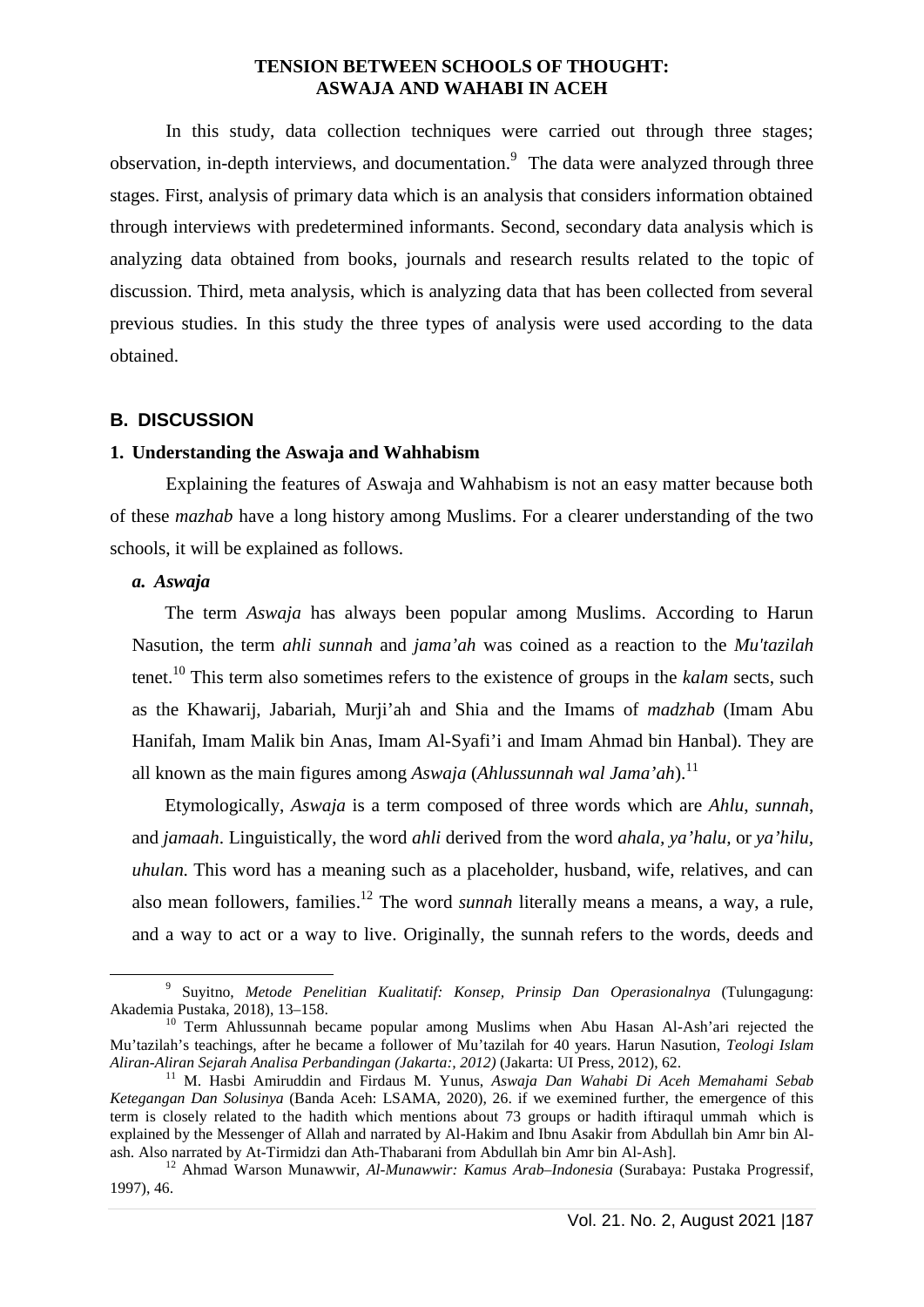agreements that come from the Prophet Muhammad (PBUH).<sup>13</sup> Whereas terminologically, "*Sunnah*" is a name for the method which is blessed and accepted in Islam and it has been adopted by the *Rasulullah,* Messenger of Allah, or those who understand Islam, such as the companions of the Prophet. $^{14}$ 

Imam Ibn Rajab al-Hanbal as quoted by Ramli said that: The meaning of "sunnah" as defined by the scholars is the path taken by the Prophet, and his companions who survived resemblance and lust.<sup>15</sup> The definition of *sunnah* is also given by Abd al-Qadir al-Jaylani (471-561 H / 1077-1166 AD) which is everything that has been advocated by the Messenger of Allah including speeches, behaviour, and his decree.<sup>16</sup>

*Al-Jama'ah* comes from the word *jama'ah* which means to gather something, by bringing some closer to others. The word *jama'ah* also comes from the word *ijtima'* (unification), which is the opposite of *tafarruq* (seperation) and the opposite of the word *furqah* (disunity). The *Jama'ah* is a people who gather with one same purpose. Besides, jama'ah can also mean as people who have united on a certain matter/affair. In other words, al-Jama'ah is a group of Muslims from the predecessors of the Prophet's companions, tabi'in and those who follow in the footsteps of their goodness until the Day of Judgment. They gather based on the Qur'an and Sunnah, and they live according to what has been done by the Messenger of Allah, both physically and mentally.<sup>17</sup>

Abd al-Qadir al-Jaylani interpreted al-Jama'ah as everything that had been agreed upon by the four Companions of the Prophet (*khulafaur ar-rasyidin)*.<sup>18</sup> While Imam Asy'ari interprets *Ahlus sunnah Wal Jama'ah* as a group that holdfast to the Quran, hadith, and what narrated by friends, tabi'in, imams of hadith, and delivered by Abu Abdillah Ahmad ibn Muhammad ibn Hanbal.<sup>19</sup>

*Aswaja* holdsfasts to the Quran and Hadith, and the opinion of the *ulema* of the *mahhab* is still the most popular sect among the Muslim community in Indonesia. This sect is growing rapidly especially in the NU (*Nahdlatul Ulama*) community. The followers of this *mazhab* follow Imam Shafi'i on *fiqh*, Imam Abu al-Hasan al-Ash'ari on *aqeedah*

<sup>&</sup>lt;sup>13</sup> Muhammad Alim, *Pendidikan Agama Islam* (Bandung: Rosdakarya, 2011), 188.<br><sup>14</sup> Abdurrahman Navis, *Risalah Ahlussunnah Wal-Jama'ah, Dari Pembiasaan Menuju Pemahaman Dan Pembelaan Akidah Amaliah NU (Surabaya: Khalista,* 

<sup>&</sup>lt;sup>15</sup> Muhammad Idrus Ramli, *Pengantar Sejarah Ahlussunnah Wal-Jama'ah* (Surabaya: Khalista, 2011), 54. <sup>16</sup> Abd al-Qadir Al-Jailani, *Al-Ghunyah Li Talib Tariq Al-Haq* (Beirut: Maktabat al Shab'iyyah, n.d.), 5. <sup>17</sup> Navis, *Risalah Ahlussunnah Wal-Jama'ah, Dari Pembiasaan Menuju Pemahaman Dan Pembelaan*

*Akidah Amaliah NU*, 4. <sup>18</sup> Al-Jailani, *Al-Ghunyah Li Talib Tariq Al-Haq*, 5.

<sup>19</sup> Abi al-Hasan Ali ibn Ismail Al-Asy"ari, *Al-Ibanah An Ushul Al-Diyanah* (Beirut: Dar al-Kutub al-Ilmiyyah, n.d.), 14.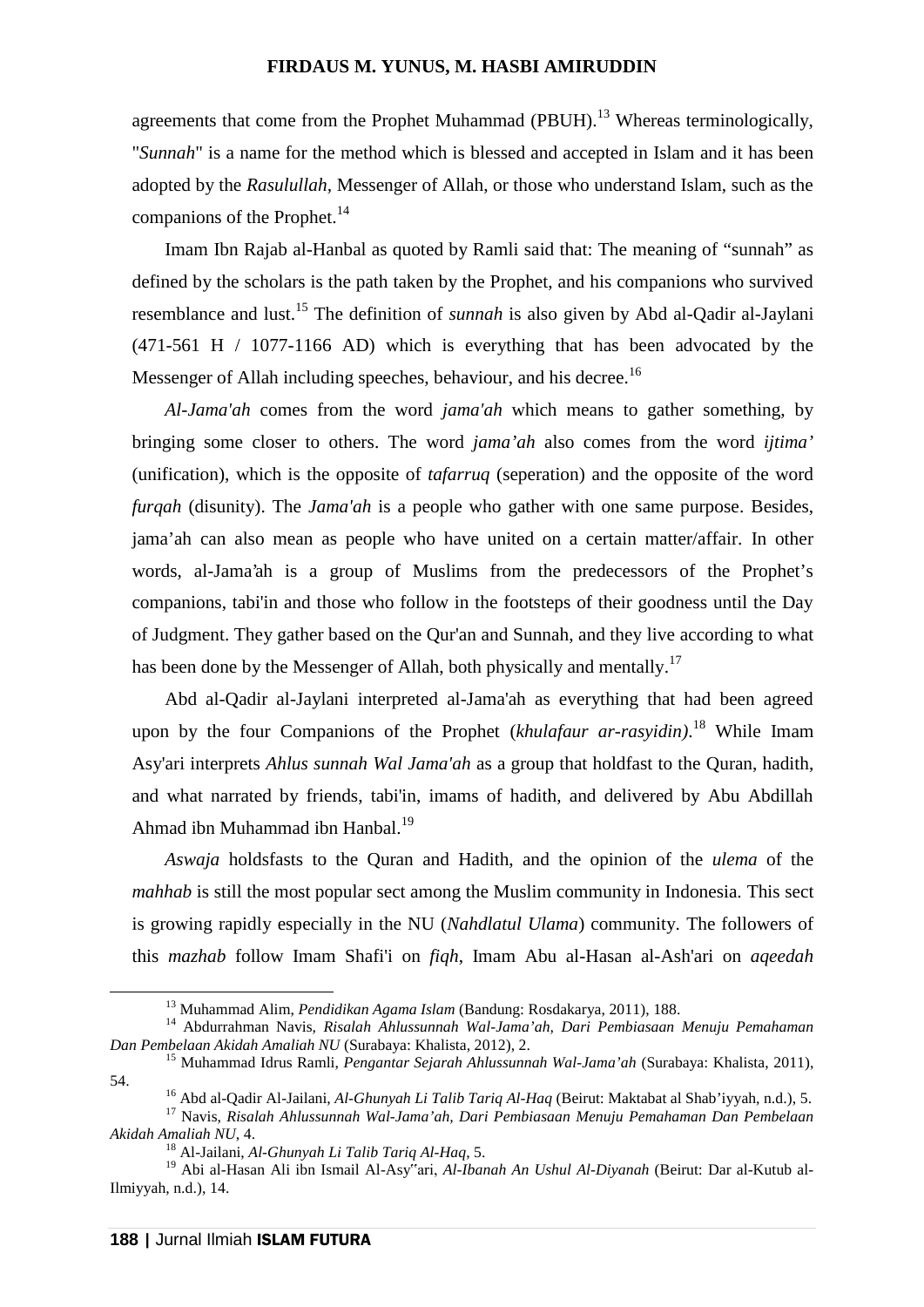(creed), and in *tasawuf* (Sufism) they follow Imam al-Ghazali and Imam Abu al-Hasan al- Syadzili.<sup>20</sup>

For the people of Aceh, Aswaja's doctrine or concept has been established as an official school of thought by the MPU (Ulema Consultative Council) based on several criteria, including: (1) Faith (*imaan*) is to pledge verbally, justify with heart and perform with limbs/body (2) believe in Allah, angels, islamic scripture, the Prophets, doomsday and *qadha* and *qadar*, (3) believing in oneness, attributes, and *af'al* (acts) of Allah based on *aqli* (rational knowledge) and *naqli* (revealed) argument, (4) believing in the attributes of *ma'ani* to Allah *ta'ala*, (5) aqeedah should be based on the Islamic scripture (Quran and other Islamic scriptures) and authentic hadiths in accordance with the understanding of the Companions and ijma *Salafush Salih*, (6) taking the clear *aqli* argument and align it with the *naqli* argument and if it contradicts, then the *naqli* argument should be chosen first, (7) believing in the Quran as the *qadim* (eternal) and *azali kalamullah* (word of God), not a new creature, (8) believing that Allah is not obliged to do good to his servant, (9) convinced that the right to be in heaven is solely a gift from Allah, (10) Do not consider someone else infidel without having a clear shar'i argument, (11) aqeedah *mutawassithah/mu'tadilah* in accordance with *nash* and not *ghuluw / ifrath* (excessive) and less, (12) believing that only the Prophets and *Rasul* (messenger) are *mahsum* (infallibility) , (13) convinced that the Prophet Muhammad (PBUH) is the last of Prophets and *rasul* , (14) Believing that the rank of *kerasulan* (prophethood) is a gift given by Allah to those who are desired and not sought, (15) believed that the family of the Prophet, especially Siti Aisyah was clear of any accusations, (16) believing that the most noble companions of the Prophet were in accordance with the order of the Caliphate, (17) Believing that the dispute that occurred among the companions is not based on mistakes and lust, but for the basis for *ijtihad*, (18) believing that the noblest creature of Allah is the Prophet Muhammad and followed by the other messengers (*Rasul*), Prophets and Angels, (19) understanding *mutasyabihat* verses according to the understanding of the *salaf* in *tafwidh ma'a tanzih* or according to the understanding of the *khalaf* in a *takwil*, (20) someone's life must be a combination of effort and trust in Allah SWT, (21) convinced in the existence of punishment and grace in the grave, (22) believing that heaven and hell together with the people in both will be eternal forever unless those who commit immorality, will be place in hell then later will be expelled from hell,  $(23)$  believing that there are great sins and small

<sup>20</sup> Zuhairi Misrawi, *Hadratussyaikh Hasyim Asyari, Moderasi Keumatan Dan Kebangsaan* (Jakarta: Kompas, 2010), 107.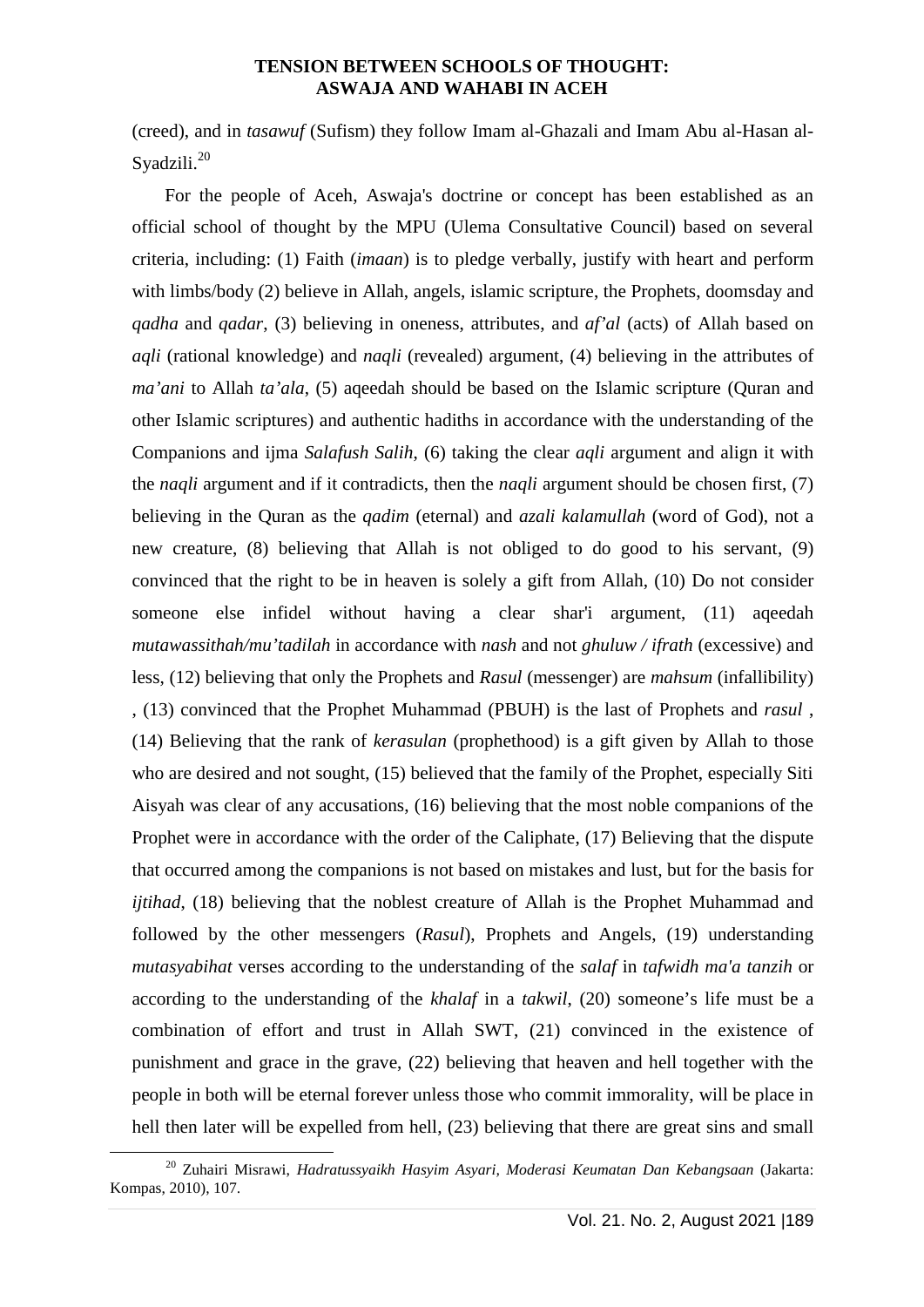sins and do not label great sinners as an infidel, (24) believing that angels never commit mistakes, (25) believing that the faith of a believer can increase and decrease, (26) convinced that Prophet Muhammad's *isra'* and *mi'raj* is both a physical and spiritual journey, (27) believing in the miracles of the messangers or *rasul*, (28) believing that there is the *karomah* (honor) given by Allah to the servant of His choice, (29) believing that there are the hereafter, *mizan*, *shirath*, *arasy*, *kursi* and *qolam* and only Allah knows, (30) believing that all humans came from the Prophet Adam as the first human being created from the clay, (31) believing that there is intercession (*syafaat*) on the Day of Judgment from the Prophet Muhammad, (32) convinced that Allah can be seen in heaven, (33) believing that heaven and hell exist and have existed, (34) believe that the followers or *ummah* of Muhammad who died in a state of faith received merit from his deeds during his lifetime and benefited from the prayers of the living.<sup>21</sup>

Based on the MPU *fatwa* above, the people of Aceh are obliged to follow their religious practices according to the Aswaja aqidah as stipulated by the Aceh government.

### *b. Wahhabism*

Terminologically, Wahhabism means teachings, understanding or da'wah movement pioneered by Shaykh Muhammad bin Abdul Wahab in the 12th century H (18 AD).<sup>22</sup> He strived with his followers in the Najd region, then his influence extended to the Kingdom of Saudi Arabia and outside Saudi Arabia including Indonesia and other Muslim countries. Wahhabi means Muslims who agree, follow and support the *da'wah* (preaching) movement of Seikh Muhammad bin Abd Wahab and the scholars who continue his *da'wah*.<sup>23</sup>

Although the Wahhabi movement was still based in Arab in the 18th century, it has shaken the world. The Turkish Empire and some of the ruling colonial nations were frightened of this movement because the Wahhabi were considered as a source of encouragement for the people at that time. There was a believe that when a Wahhabi enters a country, he will encourage people to fight against the colonialists.<sup>24</sup> The sole mission of the Wahhabi movement is to reaffirm the pure teachings of monotheism and to remove anything that will lead to *shirk* (polytheism), that there is no one to fear except Allah SWT.

<sup>&</sup>lt;sup>21</sup> MPU, "Kriteria Aqidah Ahlul Sunnah Wal Jamaah," Pub. L. No. 4 (2011).<br><sup>22</sup> Al-Haqir Mahfuz Muhammad Al-Khalil, *Akidah Ahli Sunnah Dan Pertentangannya Dengan Aliran Wahabiyyah* (Johor: Sekretariat Manangani Isu-Isu Akidah dan Syariah Majlis Agama Islam Negeri Johor, 2008), 5.<br><sup>23</sup> Abu Muhammad Waskito, *Bersikap Adil Kepada Wahabi* (Jakarta: Pustaka Al-Kautsar, 2011), 178.<br><sup>24</sup> Akhilesh Pillalamarri, "The Radicalization of South Asian Islam: Saudi Money and the Spread of

Wahabism," 2014, http://georgetownsecuritystudiesreview.org/2014/12/20/the-radicalization-of-south-asianislam-saudi-money-and-the-spread-of-Wahabism/.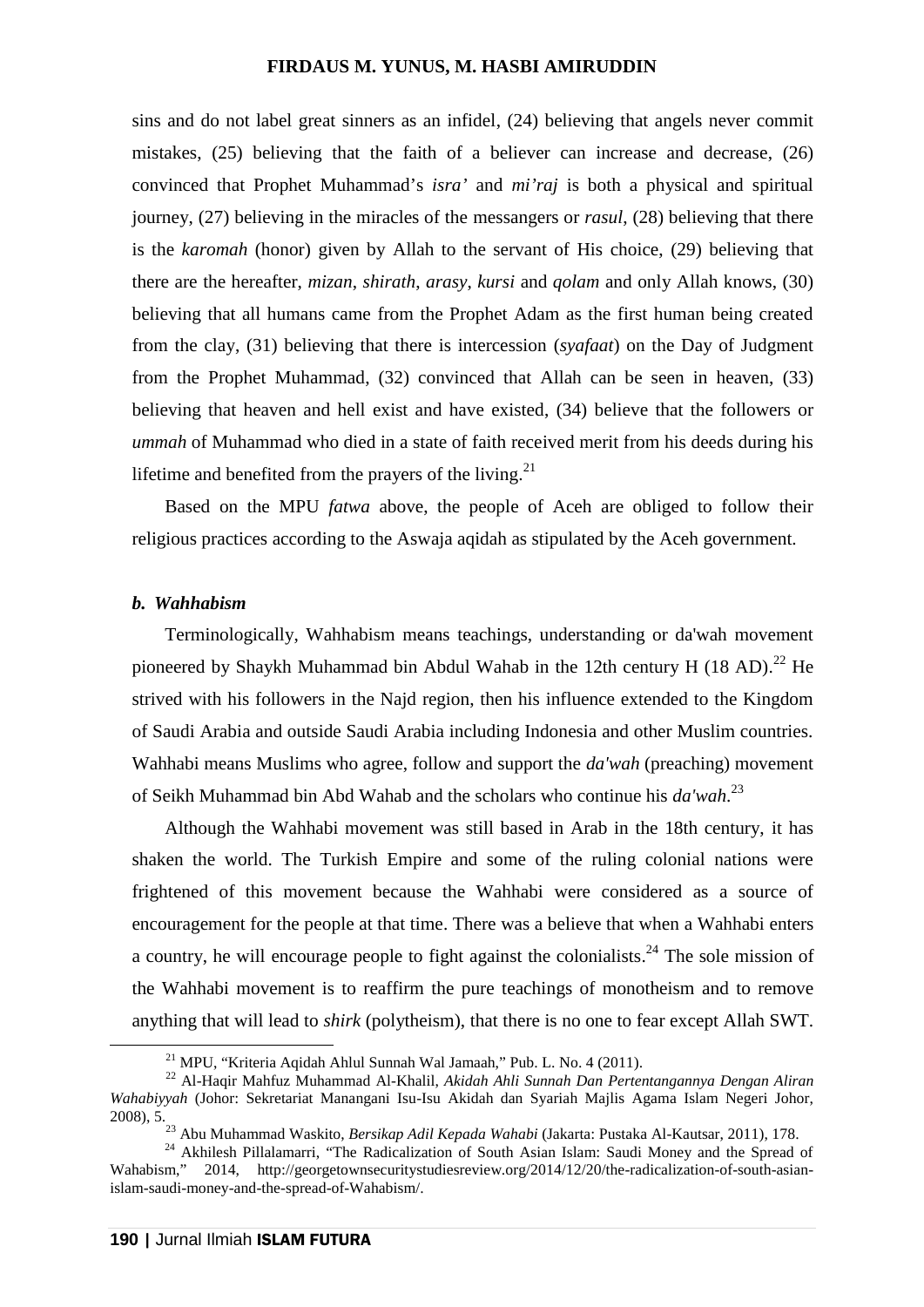Therefore, they strongly oppose the understanding that leads someone to a stagnant thinking, because it can guide people to a static religion.<sup>25</sup>

The initial appearance of the Wahhabi movement coincided with the rise of Europe. At the time, Europe was fixing various deficiencies, starting from political, economic aspects and strengthening the scientific studies in various fields, and also disseminating the scientific findings throughout the world. Taking benefit of these circumtances, they easily conquered the world. While the Islamic world was still preoccupied with the fundamental problem of "avoiding" secular (worldly) understanding which set the Muslims in the phase of decline. This phenomenon was actually based on the inability of Muslims at the time to adapt to the modern scientific findings of the Western world.

Started with that political weaknesses, then followed by the religious understanding of Muslims which was considered highly "apprehensive". These had become a driving factor for the emergence of the Wahhabi movement in the Arabian Peninsula. Many Muslims were no longer guided by the Quran and Hadith as the main source of religion and knowledge. At that time, their religious and scientific spirit was replaced by a fatalist attitude and guided by a mystical lifestyle.

Aside from the those reasons, the poverty factor which plagues among Muslims was one of the causes of crime in various places. The tribal system was still at its peak, especially in Najd which was a vast desert area and heavily inhabited by Bedouin people. Tribal systems and regional conditions also contributed to their economic backwardness and turmoil. Similarly, since the Abbasid period, the Hijaz region was weak and always under the control of stronger tribes so that it was difficult to control the trade routes which caused people suffered from the poverty and food shortages.<sup>26</sup> Agriculture and livestock, which were their daily livelihood, could not guarantee their economic survival due to the security that was prone to war and chaos perpetrated by other tribes. There was no law or legislation that can authoritatively protect the life of the community, except the will of the rulers and their followers. Consequently, the people of Najd and the Arabian Peninsula generally lived in poverty.

In the religion, it was dominated by the religious practice of the Sufis, hence the morality of the society was at its lowest point. This was due to the introduction of Roman and Greek culture which brought a negative effect on the Arabs. The Wahhabi movement

<sup>25</sup> Abu Muhammad Waskito, *Mendamaikan Ahlus Sunnah Di Nusantara Mencari Titik Kesepakatan Antara Asyariayah Dan Wahabiyah* (Jakarta: Pustaka Al-Kautsar, 2012), 134. <sup>26</sup> Waskito, 256.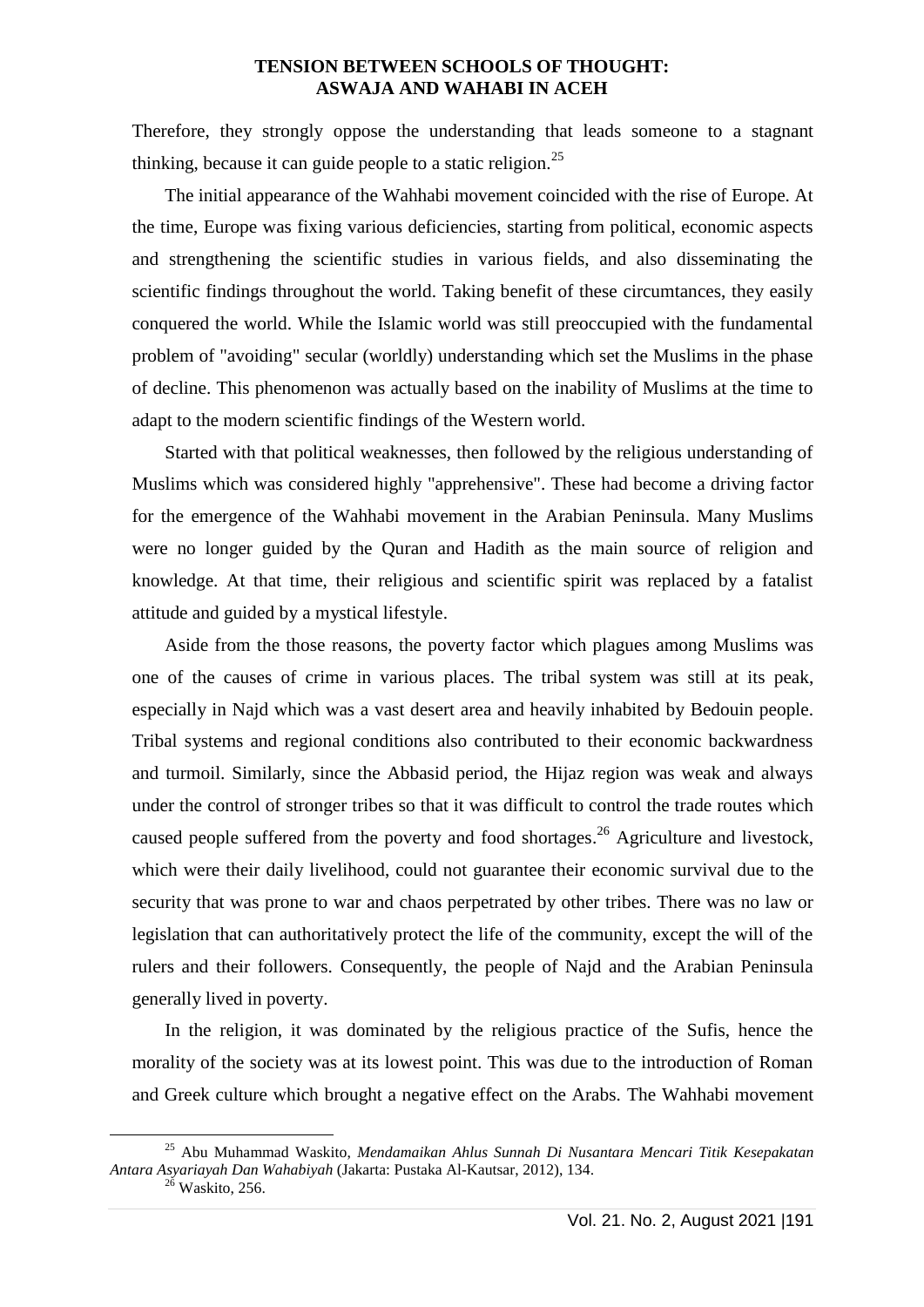believed that the influence of other nations, such as Greece, Persia, and Turkey, had created a deviant religious pattern. According to the Wahhabis, whoever accepts the diversity of opinions as something that is equally valid and true is one of the causes of division and backwardness of Muslims.<sup>27</sup> Such a phenomenon is unacceptable to the Wahhabis and of course opposite to the Sunnis. The next stage of the Wahhabi movement was to advocate the elimination of all *bid'ah* (heresies) that emerged in the medieval period and to return to the pure teachings of the Qur'an and Hadith. The Wahhabi movement also encouraged Muslims to perform *ijtihad* (independent reasoning) which was stated to have been dismissed by previous scholars.<sup>28</sup>

The Wahhabi movement later became stronger when it received political support from Muhammad bin Sa'ud, a Dar'iyyah ruler.<sup>29</sup> The given support had lifted the ranks of the Wahhabi movement. For the favor of Muhammad Sa'ud, Politically and religiously, the movement launched by the Wahhabis significantly helped him to control the Arabian Peninsula. Meanwhile, for Muhammad bin Abdul Wahab, the full support of Muhammad Sa'ud as a businessman and founder of the Saudi government towards the Wahhabis was more than enough for the future of the movement.

Wahhabi teachings then quickly spread to several Islamic countries, including Indonesia. Especially in Aceh, some said that the movement started to be seen in the reform movement of PUSA, when Abdullah Umar Lam U and Tgk. Daud M. Beureueh established a PUSA branch in Langsa on 24 March 1940. They explicitly stated that they wanted to eradicate falsehood in religion that can damage the heart and soul of the religious practice of Acehnese people. One of the similarities is to eliminate the *khilafiah* (differences in opinion) and keep the community away from the practice of superstition for such practices can bring the community closer to *shirk*<sup>30</sup> Although the PUSA and Wahhabi movement have a similarity, the PUSA scholars were followers of the *Ahlul Sunnah Waljamaah*, thus it can be confirmed that the PUSA scholars were not Wahhabis.

After the independence of Indonesia, Wahhabi doctrine grew in private within the Acehnese community. However, nowadays the teaching has been preached openly by those who admire Wahhabism. Some have accused the teachings are being spread by those

<sup>27</sup> Khaled Abou El Fadl, *Selamatkan Islam Dari Muslim Puritan, Terj. Helmi Mustafa* (Jakarta: Serambi, 2006), 63–64. <sup>28</sup> Edward Mortimer, *Islam Dan Kekuasaan, Terj. Enna Hadi Dan Rahmani Astuti* (Bandung: Mizan,

<sup>1984), 96.</sup>

<sup>&</sup>lt;sup>29</sup> Zainal Abidin Syihab, *Wahabi Dan Reformasi Islam Internasional* (Jakarta: Pustaka Dian, 1986), 25.<br><sup>30</sup> A. Hasjmy, *Ulama Aceh Mujahid Pejuang Kemerdekaan Dan Pembangun Tamadun Bangsa (Jakarta:* 

Bulan Bintang, 1997), 86–87; Rusdi Sufi, *Kiprah Ulama Aceh Pada Masa Revolusi Kemerdekaan 1945-1949* (Banda Aceh: Badan Arsip dan Perpustakaan, n.d.), 65–66.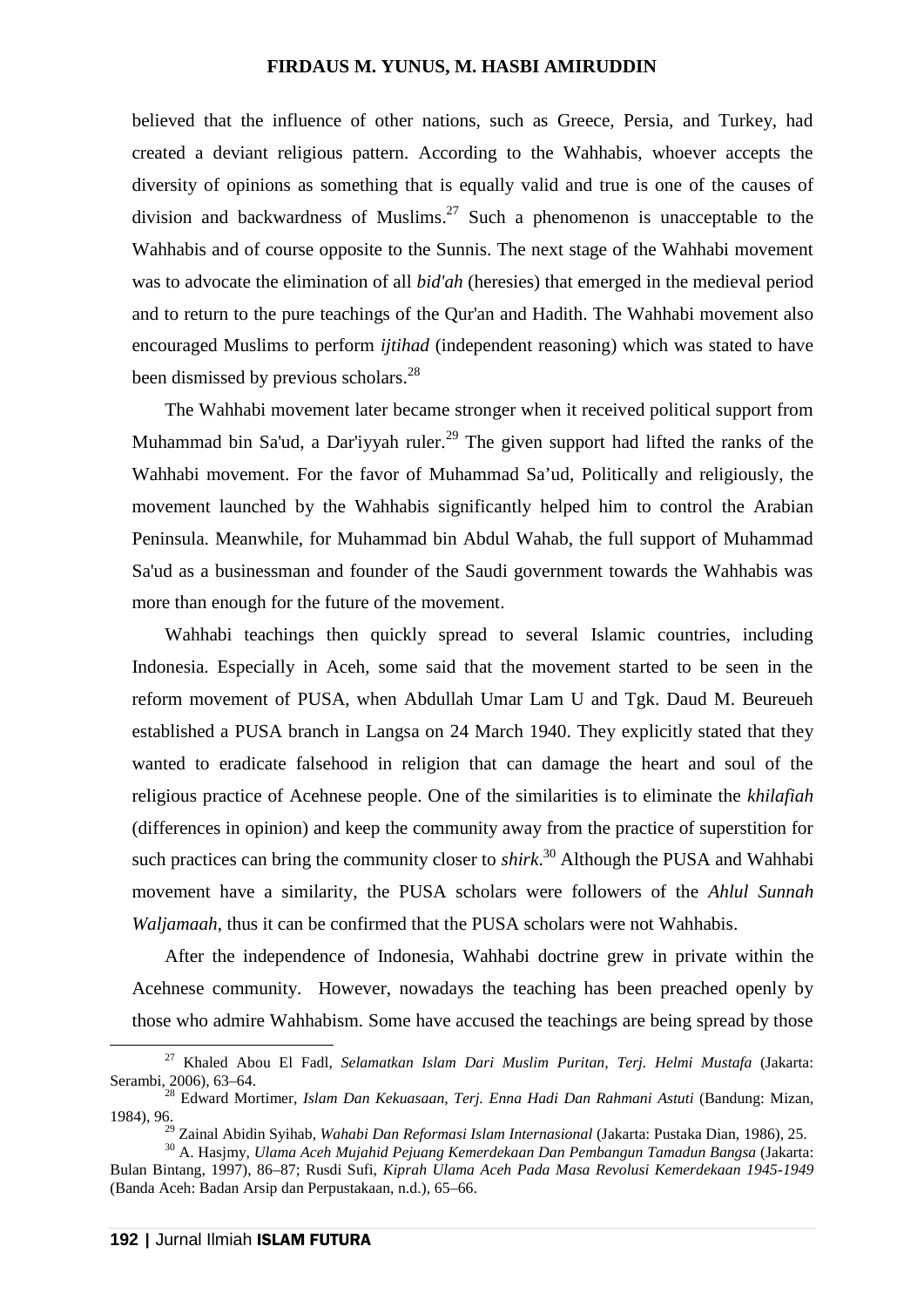who have received scholarships from the Saudi Arabian government. The implications of strong Wahhabi teachings also have an impact on the social and religious order of the Acehnese whose majority are Aswaja followers, so that tensions within the *mazhab* are difficult to avoid.

### **2. The tensions between Aswaja dan Wahabi**

The tensions that led to open conflict between the Wahabi and Aswaja groups in Aceh are becoming more frequent. Looking back at some cases, many can be found, ranging from the seizing of mosque management, getting rid the preacher from the Friday podium, forceful dissolution of religious discussion, and the weakening of each other through videos on YouTube, or viral writings in various social media platforms.

Regarding the seizing of mosque management, the Aswaja group already sued several mosques, one of which became a social media trending when the group questioned the management and the way of worshipping in the Baiturrahman Grand Mosque which was considered as the pride of the people in Aceh. Aswaja accused the mosque was dominated and ruled by Wahhabis so that the Governor of Aceh was obliged to return it to the original management. The aswaja claimed that the Aceh Governor Regulation No. 37 Year 2013 on the Management Board of Baiturrahman Grand Mosque agreed on 23 April 2014 was not implemented by the government of Aceh.<sup>31</sup> Since the Governor did not respond to the demands, they asked for the support from the leader of the Aceh provincial parliament (DPRA).

The meeting with the provincial parliament resulted in some of the recommendations expected to be executed by the regional government, which the government still refused. Later, the Aswaja group tried to mobilize the masses in considerable numbers for the parade which was held on Thursday, October 1st, 2015. The march called for all Acehnese to do dhikr together in the tomb complex of Syiah Kuala.<sup>32</sup> In addition, the parade organizers also urged the community to strengthen Aswaja and reject the Wahhabi teachings in Aceh.<sup>33</sup> Also,

<sup>&</sup>lt;sup>31</sup>Following Up on Aceh Government Deliberation Results with Aceh Ulemas, 4 June 2014.<br><sup>32</sup>The Joint Appeal of the Lovers of Ahlussunnah Wal Jamaah, delivered on September 28, 2015 by

HUDA, MUNA, Inshafuddin, RTA, FPI, Students, Gabthat Front Guard, and Congregations of Islamic Safety Fighters in Nanggroe Aceh.<br><sup>33</sup> Aswaja supporters, "The City Was Crowded," *Serambi*, September 11, 2015.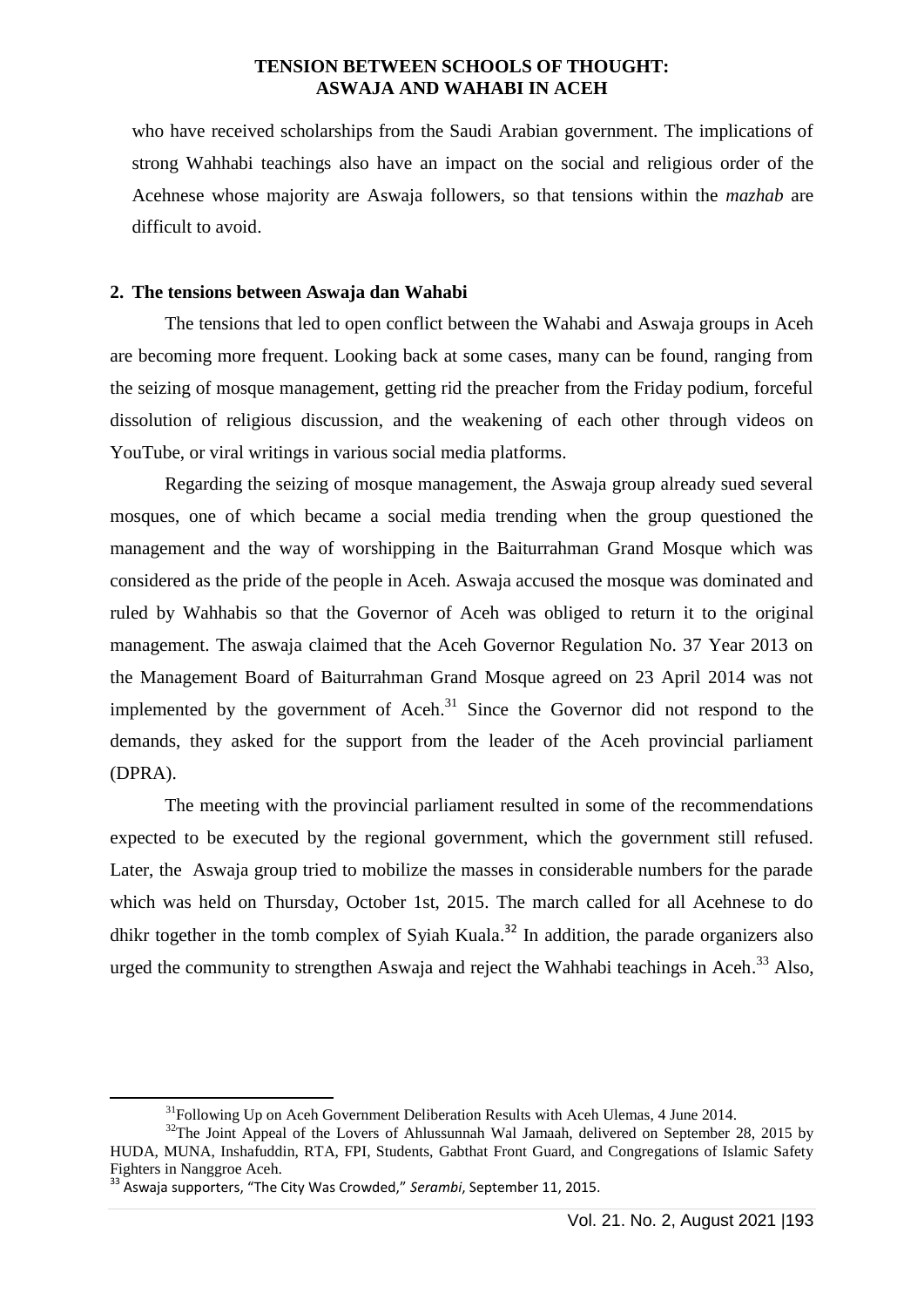demanded the management of the Baiturrahman Grand Mosque to be returned to Aswaja shortly.<sup>34</sup>

According to Tgk. Bulqaini, the marching activity had no political agenda as claimed by many parties.<sup>35</sup> Meanwhile, according to Tgk. Tirmizi Daud, the Aswaja parade was held to remind the governments and communities in Aceh that there were issues that needs attention from all parties.<sup>36</sup> The same opinion was said by Tgk. Ali Basyah Usman, that such demonstrations would not need to happen if the government responded to the people's demand. Aswaja group has, nine times, consulted with the government of Aceh and the management of Bairurrahman mosque to conduct worship procedures as were carried out by earlier scholars of Aceh, but they did not respond to these demands.<sup>37</sup>

The seizing of Baiturrahman mosque was not the first case that occurred in Aceh, a number of other mosques that were considered to be managed by the Wahhabis were taken back by Aswaja, such as Bustanul Jannah Mosque in Ajun, Great Aceh.<sup>38</sup> and Al-Aziziyah Mosque in Krueng Mane, North Aceh. In fact, these mosques have always been managed by Muhammadiyah, not by the Wahhabis.  $39$  The last was Al Makmur Mosque (Mosque of Oman) in Lampriet, Banda Aceh. The action from the Aswaja group also received strong resistance from the mosque management and the local community. According to the community, the practice of worship that they were performing was not strange, as they have implemented it long ago since the mosque was built. Why they were considered deviant and such seizing happened when the congregation was growing, and the mosque administrators were well-taken care of.<sup>40</sup>

Another case that ignited these two groups into conflict was when an *ustad* (preacher) accused as a Wahhabi denied the arguments which were presented by one of the great scholars (ulema) of Aswaja in Aceh. This case had lured many of Aswaja disciples to oppose the accused Wahhabi preacher through opinions on newspapers, videos, as well as boycotting

 $34$  "Chaos in Management of Baiturrahman Grand Mosque, Thousands of Students Demand Management Be<br>Returned to Ulemas," Rakyat Aceh, September 11, 2015.

<sup>&</sup>lt;sup>35</sup> "Tens of Thousands of Students Flocked Banda Aceh," Rakyat Aceh, September 8, 2015.<br><sup>36</sup>Interview with Tgk. Tarmizi Daud. Ariematea Aceh leader and one of the initiators of the parade. dhikr and prayer at the Syiah Kuala Tomb, 17 December 2015.<br><sup>37</sup>Interview with Tgk. Ali Basyah Usman, Leader of MUNA, 20 December 2015.

<sup>38</sup> Chaos in Ajun Mosque, 2 April 2016.

<sup>39</sup>www.ajnn.net. *Pemuda Muhammadiyah kecam kericuhan di masjid*, 21 May 2016

<sup>&</sup>lt;sup>40</sup>Interview with one of the followers of the Oman Lampriet mosque, 29 January, 2020. A group of to stop the lesson of Ustaz Farhan in Oman Mosque. Aceh in masses to stop the lesson of Ustaz Farhan in Oman Mosque, Aceh, in, https://kumparan.com/acehkini/sekelompok-massa-hentikan-pengajian-ustaz-farhan-di-masjid-oman-aceh- 1sj3jr2OdQG. Women Association disagree that the Mosque Taken Over by the Government, in, https://modusaceh.co/news/ib-ibu-tak-terima-masjid-diambil-alih-pemerintah/index.html. Acsessed on 4 April

<sup>2020.</sup>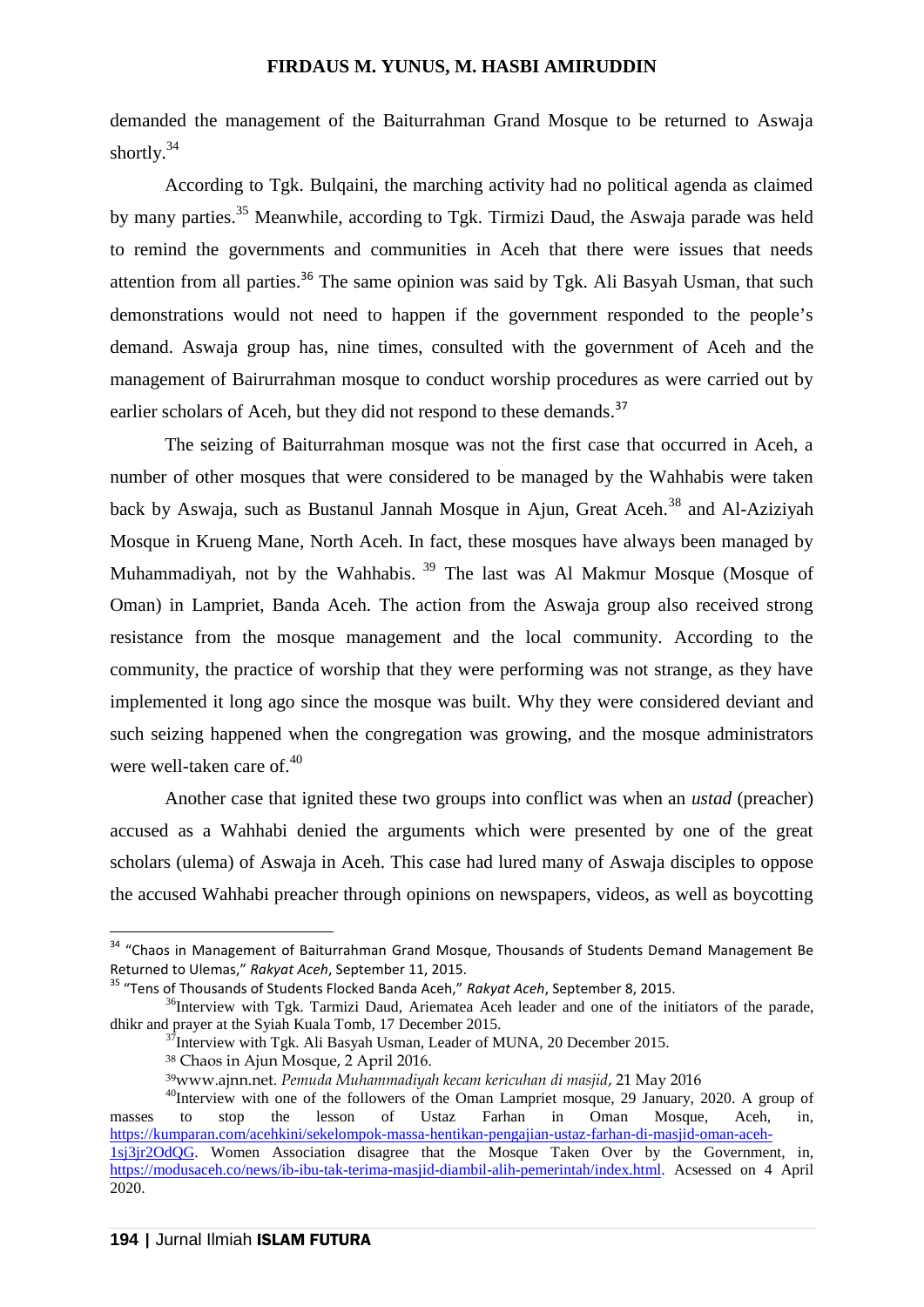every discussion held by the accused. This case also attracted the FPI to threaten the attitude shown by the *ustad* because it was considered unethical to issue opinions to great scholars who are highly respected by the people of Aceh.

Tu Min, who is regarded as a charismatic *ulema*, believes that the rapid growth of Wahhabism in Aceh lately because they have strong cadres. There used to be no Wahhabi cadre in Aceh, but now many Acehnese has become Wahhabi cadres. Through their cadres, Wahhabis have been able to influence the public through lectures and writings against Aswaja. $41$ 

Apart from Tu Min's previous statement, the perspective of Wahhabism in Aceh is varied, some accept it and many rejects it. The pros and cons were very clearly seen when a parade was held in Banda Aceh on September 10th,  $2015<sup>42</sup>$  Those who call themselves Aswaja supporters radically opposed Wahhabi even though they did not understand Wahhabi teachings. On the other hand, some academics questioned the opposition of Wahhabism.<sup>43</sup> As a result, arguments were unavoidable from both the Aswaja and Wahabi counterparts.<sup>44</sup> The pros and cons of one school against another are common, provided that they respect each other over the dissent and difference school of thoughts.

### **C. CONCLUSION**

Aswaja as a sole *mazhab* adopted by the majority of the people in Aceh is now facing a great challenge when the da'wah and religious studies delivered by Wahhabism attract many city millennials and bureaucrats in Aceh. Youths who are infatuated with Wahhabism ideology are generally educated and graduated from public schools, religious schools, boarding schools, and tertiary institutions. From a number of observations and interviews conducted by the writers, one that creates youth interest in Wahhabism studies is the ability of Wahhabi preachers to present lessons in a straightforward and systematic manner by including the complete sources from verses and Hadiths.

This ability is sometimes not possessed by all Aswaja teachers, so they have difficulty influencing educated young people. This phenomenon becomes a problem since the lesson materials presented in the Wahhabism study are different from those delivered by Aswaja

<sup>&</sup>lt;sup>41</sup>Interview with Tu Min, Aceh charismatic ulema, 4 September 2018.<br><sup>42</sup>The city was crowded by Aswaja supporters, 11 September 2015.<br><sup>43</sup> Hasanuddin Yusuf Adan, ""Pawai Aswaja, Apa Untung Ruginya" (Aswaja Parade, What A

<sup>&</sup>lt;sup>44</sup> Muhammad Iqbal Jalil, "'Pawai Aswaja, Kenapa Panik?' (Aswaja Parade, Why Panic)," *Serambi Indonesia*, September 29, 2015.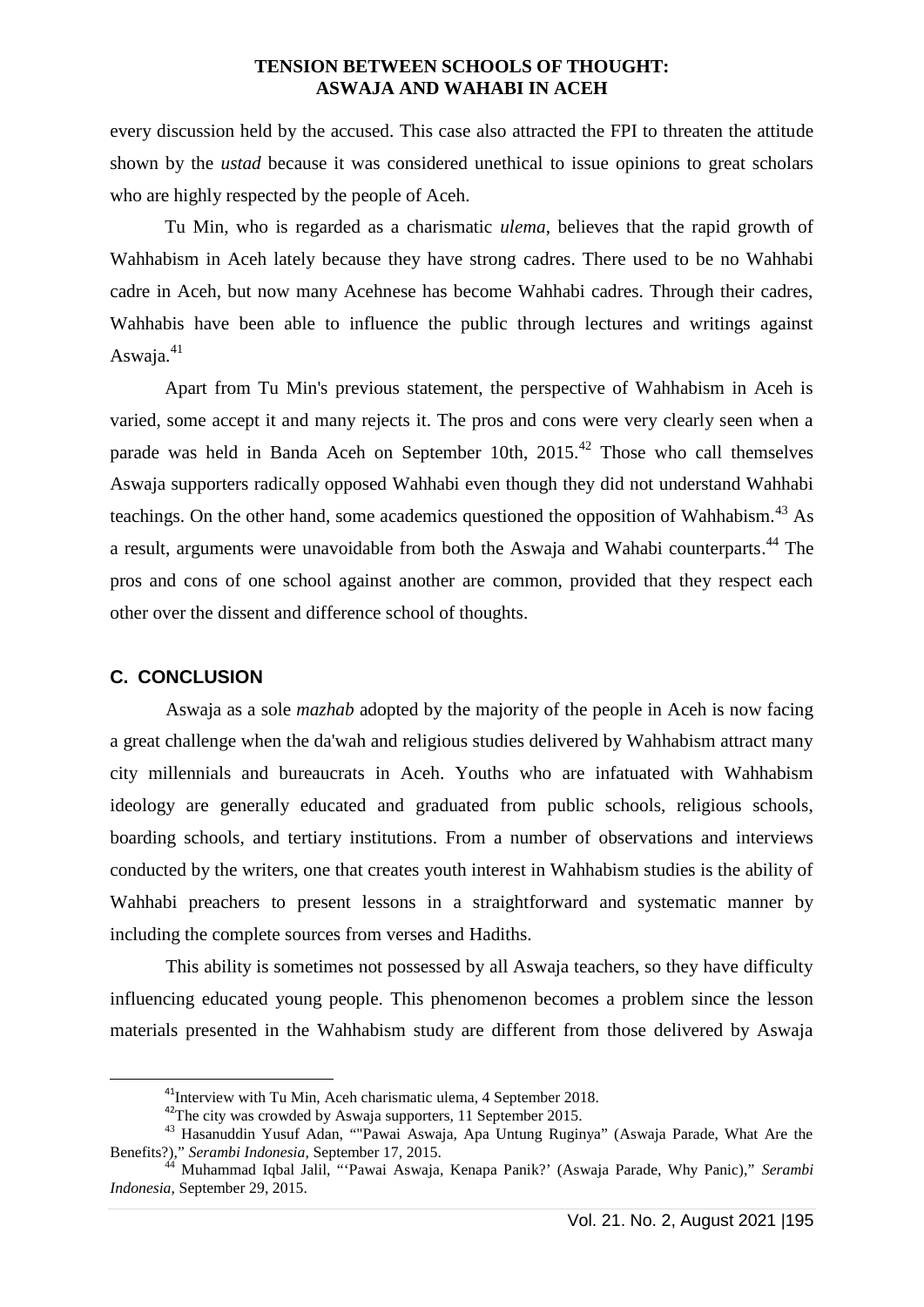teachers, which can lead to further conflict when these two different thoughts being delivered to the ordinary community.

Even though the Aswaja group disagreed with Wahhabi studies, the MPU has not yet banned their teachings and discussions and has not yet stated that Wahhabi studies conducted in many mosques as deviant, despite various tensions between Aswaja and Wahabis schools in Aceh.

### **BIBLIOGRAPHY**

- Adan, Hasanuddin Yusuf. ""Pawai Aswaja, Apa Untung Ruginya" (Aswaja Parade, What Are the Benefits?)." *Serambi Indonesia*. September 17, 2015.
- Al-Asy"ari, Abi al-Hasan Ali ibn Ismail. *Al-Ibanah An Ushul Al-Diyanah*. Beirut: Dar al- Kutub al-Ilmiyyah, n.d.
- Al-Jailani, Abd al-Qadir. *Al-Ghunyah Li Talib Tariq Al-Haq*. Beirut: Maktabat al Shab'iyyah, n.d.
- Al-Khalil, Al-Haqir Mahfuz Muhammad. *Akidah Ahli Sunnah Dan Pertentangannya Dengan Aliran Wahabiyyah*. Johor: Sekretariat Manangani Isu-Isu Akidah dan Syariah Majlis Agama Islam Negeri Johor, 2008.
- Alfian, T. Ibrahim. *Perang Kolonial Belanda Di Aceh*. Banda Aceh: Pusat Dokumentasi dan Informasi Aceh, 1997.
- Alim, Muhammad. *Pendidikan Agama Islam*. Bandung: Rosdakarya, 2011.
- Amiruddin, M. Hasbi, and Firdaus M. Yunus. *Aswaja Dan Wahabi Di Aceh Memahami Sebab Ketegangan Dan Solusinya*. Banda Aceh: LSAMA, 2020.
- Aswaja supporters. "The City Was Crowded." *Serambi*. September 11, 2015.
- "Chaos in Management of Baiturrahman Grand Mosque, Thousands of Students Demand Management Be Returned to Ulemas." *Rakyat Aceh*. September 11, 2015.
- Fadl, Khaled Abou El. *Selamatkan Islam Dari Muslim Puritan, Terj. Helmi Mustafa*. Jakarta: Serambi, 2006.
- Firdaus. "Peran Organisasi Teungku Dayah Dalam Pelaksanaan Syariat Islam Di Aceh." Program Studi S3 Aqidah Dan Filsafat Islam Pascasarjana UIN Sumatera Utara, 2017.
- Gobee, E., and Adriaanse. *Nasihat-Nasihat C.S Hurgronje Semasa Kepegawaiannya Kepada Pemerintah Hindia Belanda 1889-1936, Terj Sukarsi*. Jakarta: INIS, 1991.
- Hadi, Amirul. *Aceh Sejarah, Budaya, Dan Tradisi*. Jakarta: Yayasan Obor Indonesia, 2010.
	- ———. *Menggali Makna Jihad Bagi Masyarakat Aceh: Studi Hikayat Prang Sabi*. Edited by R. Michael Feener, Patrick Daly, and Anthony Reid. Denpasar: Pustaka Larasan, 2011.
- Hasjmy, A. *Ulama Aceh Mujahid Pejuang Kemerdekaan Dan Pembangun Tamadun Bangsa*. Jakarta: Bulan Bintang, 1997.
- Hugronje, C.Snouck. *The Acehnese, Vol. I, Terj A.W.S. O'Sullivan*. (Leiden: E.J. Brill, 1906.
- Iskandariata, Anita. *Makna Hikayat Prang Sabil Di Aceh*. Banda Aceh: Ar-Raniry Press In collaboration with AK. Group Yogyakarta, 2007.
- Jalil, Muhammad Iqbal. "'Pawai Aswaja, Kenapa Panik?' (Aswaja Parade, Why Panic)." *Serambi Indonesia*. September 29, 2015.
- Misrawi, Zuhairi. *Hadratussyaikh Hasyim Asyari, Moderasi Keumatan Dan Kebangsaan*. Jakarta: Kompas, 2010.
- Mortimer, Edward. *Islam Dan Kekuasaan, Terj. Enna Hadi Dan Rahmani Astuti*. Bandung: Mizan, 1984.